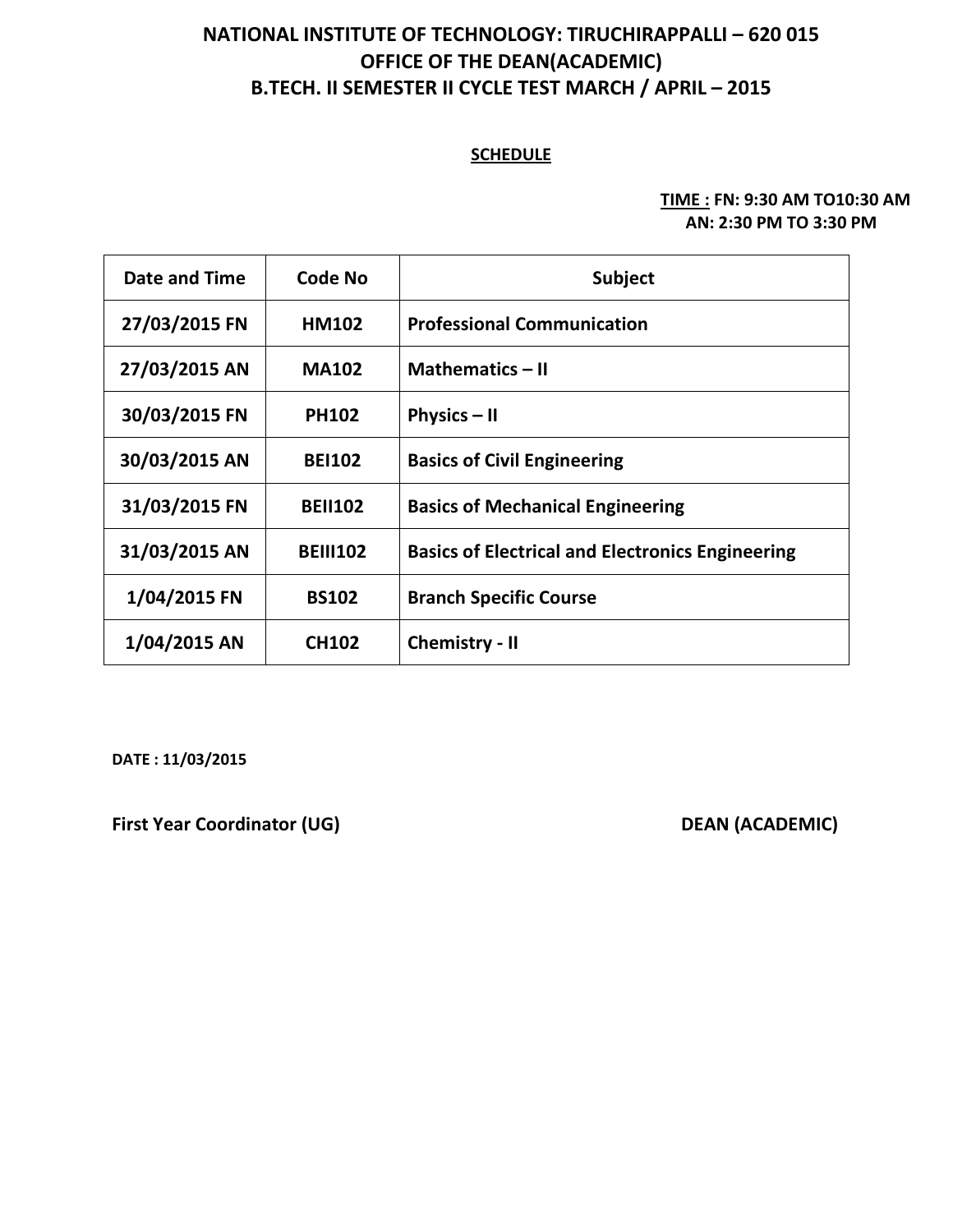#### **NATIONAL INSTITUTE OF TECHNOLOGY: TIRUCHIRAPPALLI – 620 015 OFFICE OF THE DEAN (ACADEMIC) B.TECH. DEGREE COURSE IV SEMESTER II CYCLE TEST – MARCH 2015 SCHEDULE**

| Date & Time      | Code No.              | <b>Subject</b>                                                             |
|------------------|-----------------------|----------------------------------------------------------------------------|
| Slot - A         | CL202                 | ADVANCED PROGRAMMING LANGUAGE - C++(CHL)                                   |
|                  | <b>CE210</b>          | TRANSPORTATION ENGINEERING - I(CIVIL) (along with VI SEMESTER) (9:30 AM TO |
|                  |                       | 10:30 AM)                                                                  |
| $27 - 03 - 2015$ | MA204                 | <b>INTRODUCTION TO PROBABILITY THEORY(CSE)</b>                             |
|                  | EC202                 | <b>DIGITAL SIGNAL PROCESSING(ECE)</b>                                      |
| 11:00 a.m.       | EE202                 | AC MACHINES(EEE)<br><b>ANALOG ELECTRONIC CIRCUITS(ICE)</b>                 |
| To<br>12:00 p.m. | <b>IC206</b><br>ME204 | <b>MECHANICS OF MACHINES - I(MECH)</b>                                     |
|                  | MA202                 | NUMERICAL TECHNIQUES(MME)                                                  |
|                  | MA208                 | <b>PROBABILITY AND STATISTICS(PRO)</b>                                     |
| $Slot - B$       | MA202                 | NUMERICAL TECHNIQUES(CHL)                                                  |
|                  | <b>CE208</b>          | <b>ENVIRONMENTAL ENGINEERING-II(CIVIL)</b>                                 |
| 27-03-2015       | CS212                 | <b>COMBINATORICS AND GRAPH THEORY(CSE)</b>                                 |
|                  | EC204                 | TRANSMISSION LINES AND WAVE GUIDES(ECE)                                    |
| 4:00 p.m.        | MA202                 | NUMERICAL METHODS(EEE)                                                     |
| To               | IC202                 | <b>SIGNALS AND SYSTEMS(ICE)</b>                                            |
| 5:00 p.m.        | MA208                 | FOURIER SERIES AND PARTIAL DIFFERENTIAL EQUATIONS (MECH)                   |
|                  | EE220                 | ELECTRICAL TECHNOLOGY(MME)                                                 |
|                  | PR204                 | KINEMATICS AND DYNAMICS OF MACHINES(PRO)                                   |
| $Slot - C$       | <b>CL206</b>          | CHEMICAL ENGINEERING THERMODYNAMICS(CHL)                                   |
|                  | CE204                 | APPLIED HYDRAULIC ENGINEERING(CIVIL)                                       |
| $30 - 03 - 2015$ | <b>CS208</b>          | AUTOMATA AND FORMAL LANGUAGES(CSE)                                         |
|                  | MA206                 | PROBABILITY THEORY AND RANDOM PROCESSES(ECE)                               |
| 11:00 a.m.       | EE204                 | TRANSMISSION AND DISTRIBUTION OF ELECTRICAL ENERGY(EEE)                    |
| To               | <b>IC208</b>          | MICROPROCESSORS AND MICROCONTROLLERS(ICE)                                  |
| 12:00 p.m.       | <b>ME206</b>          | FLUID MECHANICS(MECH)                                                      |
|                  | IC216                 | INSTRUMENTATION AND CONTROL(MME)                                           |
|                  | <b>PR206</b>          | METROLOGY(PRO)                                                             |
| $Slot - D$       | <b>CL208</b>          | PARTICULATE SCIENCE AND TECHNOLOGY(CHL)                                    |
|                  | CE206                 | <b>GEOTECHNICAL ENGINEERING - I(CIVIL)</b>                                 |
| $30 - 03 - 2015$ | CS210                 | INTRODUCTION TO ALGORITHMS(CSE)                                            |
|                  | EC206                 | ELECTRONIC CIRCUITS(ECE)                                                   |
| 4:00 p.m.        | EE206                 | NETWORKS AND LINEAR SYSTEMS(EEE)                                           |
| To               | MA202                 | NUMERICAL METHODS(ICE)                                                     |
| 5:00 p.m.        | ME202                 | THERMAL ENGINEERING(MECH)                                                  |
|                  | MT208                 | TRANSPORT PHENOMENA(MME)                                                   |
|                  | <b>PR208</b>          | WELDING TECHNOLOGY(PRO)                                                    |
| $Slot - E$       | CL210                 | ENVIRONMENTAL ENGINEERING(CHL)                                             |
|                  | CE202                 | MECHANICS OF SOLIDS(CIVIL)                                                 |
| $31 - 03 - 2015$ | CS202                 | OPERATING SYSTEMS(CSE)                                                     |
|                  | IC218                 | CONTROL SYSTEMS(ECE)                                                       |
| 11:00 a.m.       | EE208                 | MEASUREMENTS AND INSTRUMENTATION(EEE)                                      |
| To               | IC210                 | ELECTRICAL AND ELECTRONICS MEASUREMENTS(ICE)                               |
| 12:00 p.m.       | MT252                 | ENGINEERING METALLURGY(MECH)                                               |
|                  | MT210                 | PHASE TRANSFORMATION AND HEAT TREATMENT(MME)                               |
|                  | PR210                 | FORMING TECHNOLOGY(PRO)                                                    |
| $Slot - F$       | <b>CL204</b>          | PHYSICAL CHEMISTRY(CHL)                                                    |
|                  | MA204                 | NUMERICAL TECHNIQUES(CIVIL)                                                |
| $31 - 03 - 2015$ | CS206                 | <b>COMPUTER NETWORKS(CSE)</b>                                              |
|                  | EC208                 | MICROPROCESSORS AND MICRO CONTROLLERS(ECE)                                 |
| 4:00 p.m.        | EE210                 | ANALOG ELECTRONIC CIRCUITS(EEE)                                            |
| To               | IC204                 | INDUSTRIAL INSTRUMENTATION -I(ICE)                                         |
| 5:00 p.m.        | <b>PR222</b>          | PRODUCTION TECHNOLOGY - II(MECH)                                           |
|                  | ME292                 | MECHANICAL TECHNOLOGY(MME)                                                 |
|                  | EE244                 | ELECTRICAL AND CONTROL SYSTEMS(PRO)                                        |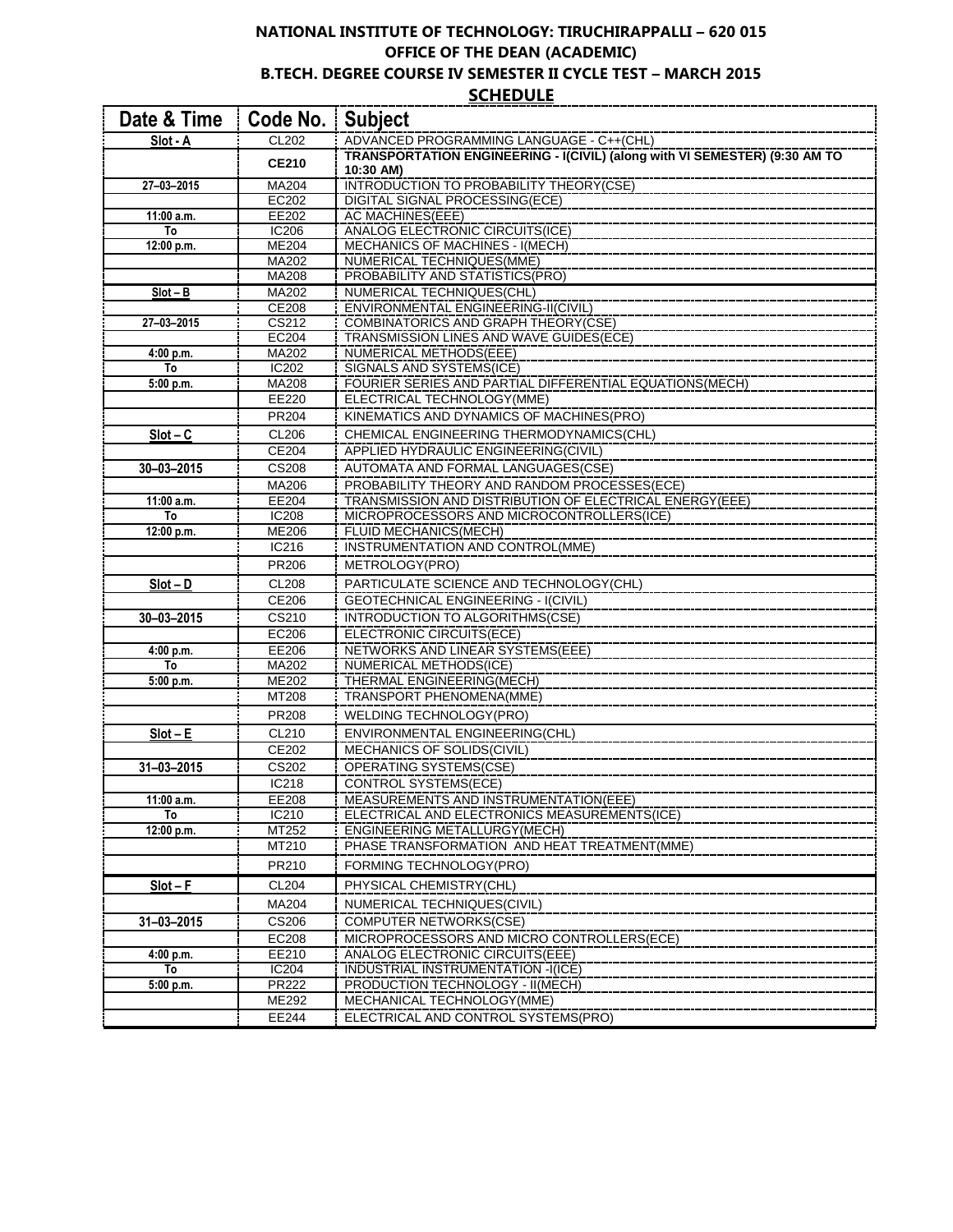## **NATIONAL INSTITUTE OF TECHNOLOGY: TIRUCHIRAPPALLI – 620 015 OFFICE OF THE DEAN (ACADEMIC) B.TECH. DEGREE COURSE VI SEMESTER II CYCLE TEST– MARCH / APRIL 2015**

**SCHEDULE**

| Date & Time      | Code No.              | <b>Subject</b>                                                                       |
|------------------|-----------------------|--------------------------------------------------------------------------------------|
| Slot - A         | CL304                 | CHEMICAL REACTION ENGINEERING - II(CHL)                                              |
|                  | CE304                 | <b>TRANSPORTATION ENGINEERING - I(CIVIL)</b>                                         |
| 27-03-2015       | <b>HM302</b>          | <b>CORPORATE COMMUNICATION(CSE)</b>                                                  |
| 9:30a.m.         | EC308<br>EE302        | <b>VLSI SYSTEMS(ECE)</b><br>POWER ELECTRONICS(EEE)                                   |
| To               | <b>EC308</b>          | <b>VLSI SYSTEMS/ICE</b>                                                              |
| $10:30$ a.m.     | IC362                 | POWER ELECTRONICS/ICE                                                                |
|                  | IC366                 | NEURAL NETWORKS, FUZZY LOGIC AND CONTROL/ICE                                         |
|                  | <b>ME308</b>          | COMPUTER AIDED DESIGN AND DRAFTING(MECH)                                             |
|                  | MT304                 | NON FERROUS EXTRACTION(MME)                                                          |
|                  | PR302                 | RESOURCE MANAGEMENT TECHNIQUES(PRO)                                                  |
| $Slot - B$       | HM302                 | HUMAN PSYCHOLOGY AND ORGANIZATIONAL BEHAVIOR/CHL                                     |
| 27-03-2015       | <b>CE302</b>          | STRUCTURAL ANALYSIS -II/CIVIL                                                        |
|                  | CS304<br>EC306        | OPERATING SYSTEMS/CSE<br>MICROWAVE COMPONENTS AND CIRCUITS/ECE                       |
| 2:30 p.m.        | EE308                 | <b>VLSI/EEE</b>                                                                      |
| To               | IC302                 | MODERN CONTROL THEORY/ICE                                                            |
| 3:30 p.m.        | ME304                 | AUTOMOBILE ENGINEERING/MECH                                                          |
|                  | MT306                 | PARTICULATE PROCESSING/MME                                                           |
|                  | PR304                 | <b>COMPUTER GRAPHICS AND CAD/PRO</b>                                                 |
| $Slot - C$       | CL308                 | PROCESS DYNAMICS AND CONTROL/CHL                                                     |
| $30 - 03 - 2015$ | CE306                 | CONCRETE STRUCTURES - II/DRAWING/CIVIL                                               |
|                  | CS308                 | ARTIFICIAL INTELLIGENCE AND EXPERT SYSTEMS/CSE                                       |
| 9:30a.m.<br>To   | EC310<br>EE306        | <b>EMBEDDED SYSTEMS/ECE</b><br>MICROPROCESSOR AND MICROCONTROLLERS/EEE               |
| $10:30$ a.m.     | IC304                 | PROCESS CONTROL/ICE                                                                  |
|                  | <b>ME306</b>          | DESIGN OF MECHANICAL DRIVES/MECH                                                     |
|                  | <b>MT308</b>          | NON-FERROUS PHYSICAL METALLURGY/MME                                                  |
|                  | PR306                 | DESIGN FOR MANUFACTURE AND ASSEMBLY/PRO                                              |
| $Slot - D$       | <b>CL306</b>          | EQUILIBRIUM STAGED OPERATIONS/CHL                                                    |
|                  | CE308                 | STEEL STRUCTURES - II/CIVIL                                                          |
| $30 - 03 - 2015$ | CS302                 | <b>INFORMATION SECURITY/CSE</b>                                                      |
|                  | EC304                 | MOBILE COMMUNICATION/ECE                                                             |
| 2:30 p.m.        | EE354                 | <b>COMPUTER ARCHITECTURE/EEE</b>                                                     |
| To<br>3:30 p.m.  | IC320<br>ME302        | <b>COMPUTER NETWORKS/ICE</b><br><b>TURBO MACHINES/MECH</b>                           |
|                  | MT310                 | METAL FORMING TECHNOLOGY/MME                                                         |
|                  | PR308                 | RELIABILITY, MAINTENANCE AND SAFETY ENGINEERING/PRO                                  |
| $Slot - E$       | CL302                 | PROCESS EQUIPMENT DESIGN AND DRAWING/CHL                                             |
|                  | CE310                 | WATER RESOURCES ENGINEERING/CIVIL                                                    |
| $31 - 03 - 2015$ | CS306                 | DATABASE MANAGEMENT AND SYSTEMS/CSE                                                  |
|                  | EC302                 | DIGITAL COMMUNICATION/ECE                                                            |
| $9:30$ a.m.      | ᄇᆮ310                 | <b>OPERATING SYSTEMS/EEE</b>                                                         |
| To               | IC306                 | PRODUCT DESIGN AND DEVELOPMENT/ICE                                                   |
| 10:30 a.m.       | ME310                 | REFRIGERATION AND AIR-CONDITIONING/MECH<br>FATIQUE, CREEP AND FRACTURE MECHANICS/MME |
|                  | MT312<br>PR310        | CNC MACHINES/PRO                                                                     |
| $Slot - F$       | <b>CL314</b>          | PETROLEUM AND PETROCHEMICAL ENGINEERING/CHL                                          |
| 31-03-2015       | CE462                 | ADVANCED SURVEYING TECHNIQUES/CIVIL                                                  |
| 2:30 p.m.        | CE459                 | MODELS FOR AIR AND WATER QUALITY/CIVIL                                               |
| To               | CE453                 | REMOTE SENSING AND GIS/CIVIL                                                         |
| 3:30 p.m.        | CS359                 | HIGH SPEED NETWORKS/CSE                                                              |
|                  | CS352                 | DESIGN AND ANALYSIS OF PARALLEL ALGORITHMS/CSE<br>NETWORKS AND PROTOCOLS/ECE         |
|                  | <b>EC352</b><br>EE304 | MEASUREMENT AND INSTRUMENTATION/EEE                                                  |
|                  | <b>IC308</b>          | MEMS AND NANOTECHNOLOGY(ICE)                                                         |
|                  | ME352                 | ADVANCED IC ENGINES/MECH                                                             |
|                  | ME351                 | FINITE ELEMENT METHODS/MECH                                                          |
|                  | MT356                 | SPECIAL CASTING TECHNIQUES/MME (along with VIII Semester students)                   |
|                  | PR354                 | MEMS AND NANO TECHNOLOGY/PRO                                                         |
|                  | PR356                 | DESIGN AND ANALYSIS OF EXPERIMENTS/PRO)                                              |
| $SLOT - G$       |                       |                                                                                      |
| 01-04-2015       | CS356                 | DATA STRUCTURES AND ALGORITHMS/ECE                                                   |
| 9:30a.m.         | EE352                 | MODERN CONTROL SYSTEMS/EEE(along with VIII Semester students)                        |
| To               | MT354                 | DESIGN AND SELECTION OF MATERIALS/MME (along with VIII Semester students)            |
| 10:30 a.m.       |                       |                                                                                      |